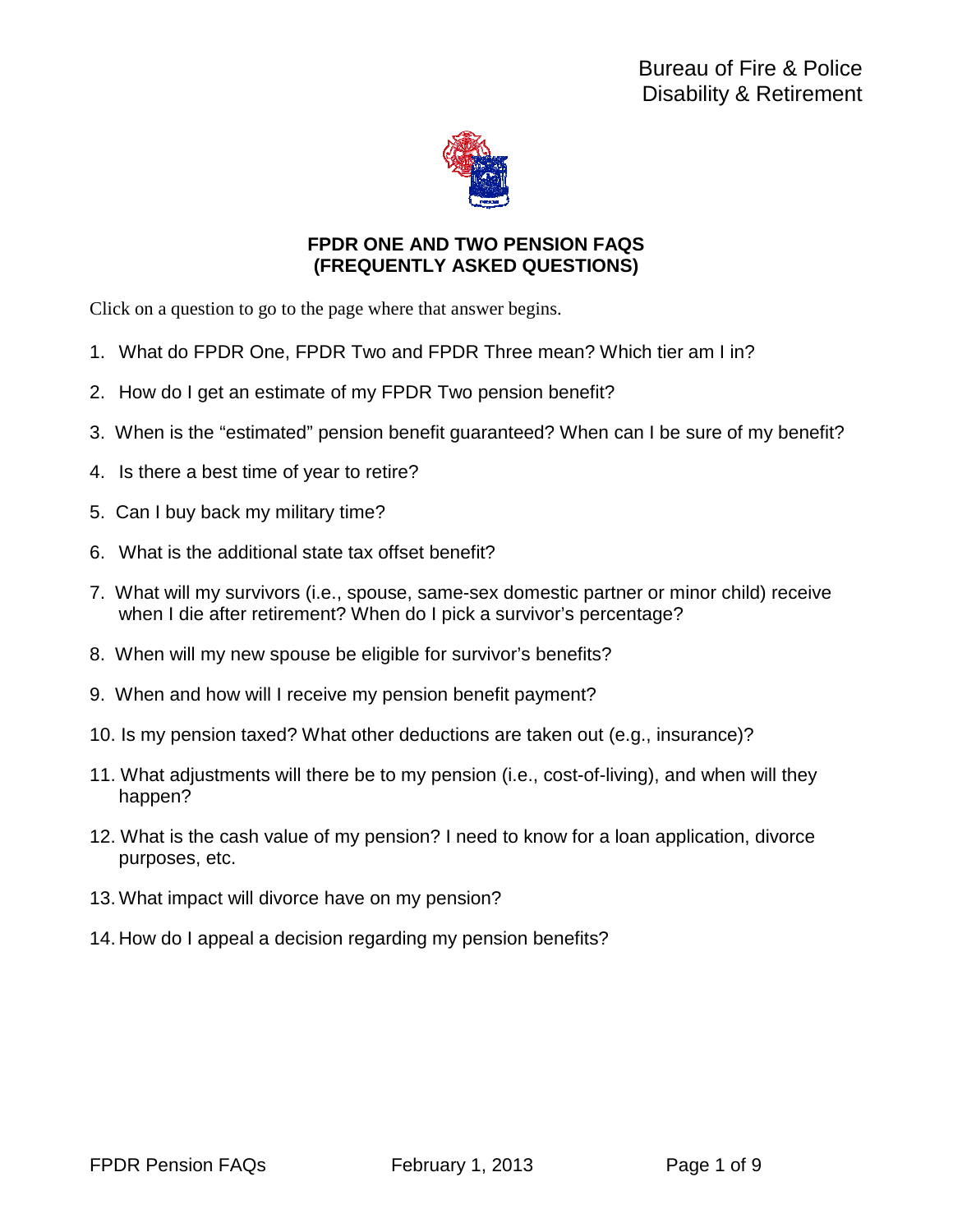# **1. What do FPDR One, FPDR Two and FPDR Three mean? Which tier am I in?**

**FPDR One** is the original FPDR plan; its benefits are defined in Article 5 of Chapter 5 of the City Charter. It has also been called the Old Plan but was renamed when FPDR Three was created. Generally speaking, anyone retired or permanently disabled prior to January 1990 is FPDR One.

**FPDR Two** is the plan that was created in 1990; its benefits are defined in Article 3 of Chapter the City Charter. It has also been called the New Plan but was renamed when FPDR Three was created. Members who were active when FPDR Two was created could choose between FPDR One and FPDR Two.

**FPDR Three** is for members first sworn after 2006. If you are an FPDR Three member, you are in the Public Employees Retirement System of the State of Oregon (PERS) for pension benefits. Your disability and death benefits, however, are defined in Article 3 of Chapter 5 of the City Charter.

#### **2. How do I get an estimate of my FPDR Two pension benefit?**

Call (503) 823-6823 or e-mail the FPDR office to request an estimate. We will need to know:

- Your name
- Possible retirement date(s) as many as four dates for one request
- Your job classification for final pay purposes, e.g., officer, firefighter, lieutenant, chief
- Any other pay assumptions you would like to see
- Where you would like the estimate sent (home, interoffice, email)

See the document, Understanding Your FPDR Two Pension Estimate, for an explanation of how your estimated pension benefit is calculated.

#### **3. When is the "estimated" pension benefit guaranteed? When can I be sure of my benefit?**

Your pension benefit is not certain until FPDR has received a final pay report from Central Payroll on the pensionable pay you received in your highest lookback period and you have signed a pension application with this amount. FPDR requests this report after the final pay date in the calendar month before your chosen last day of employment. There is generally a small difference between the estimate and the final pay report relating to the pay period that crosses fiscal year-end, but premium pays like on-call (standby), coach's or working out of class pay that you may receive intermittently can also create a variance. Once you have selected the month of your last day of employment, FPDR can request a preliminary pay report two or three months before then to ensure there are as few surprises as possible.

FPDR also needs to verify any time loss for unpaid time (except military leave), part-time employment or disability time where you received less than 75% of base pay in disability benefits.

#### **4. Is there a best time of year to retire?**

This depends on your individual circumstances. The two most popular dates for a pension start date are July  $1<sup>st</sup>$  and January  $1<sup>st</sup>$ . The following are timing issues that you should consider: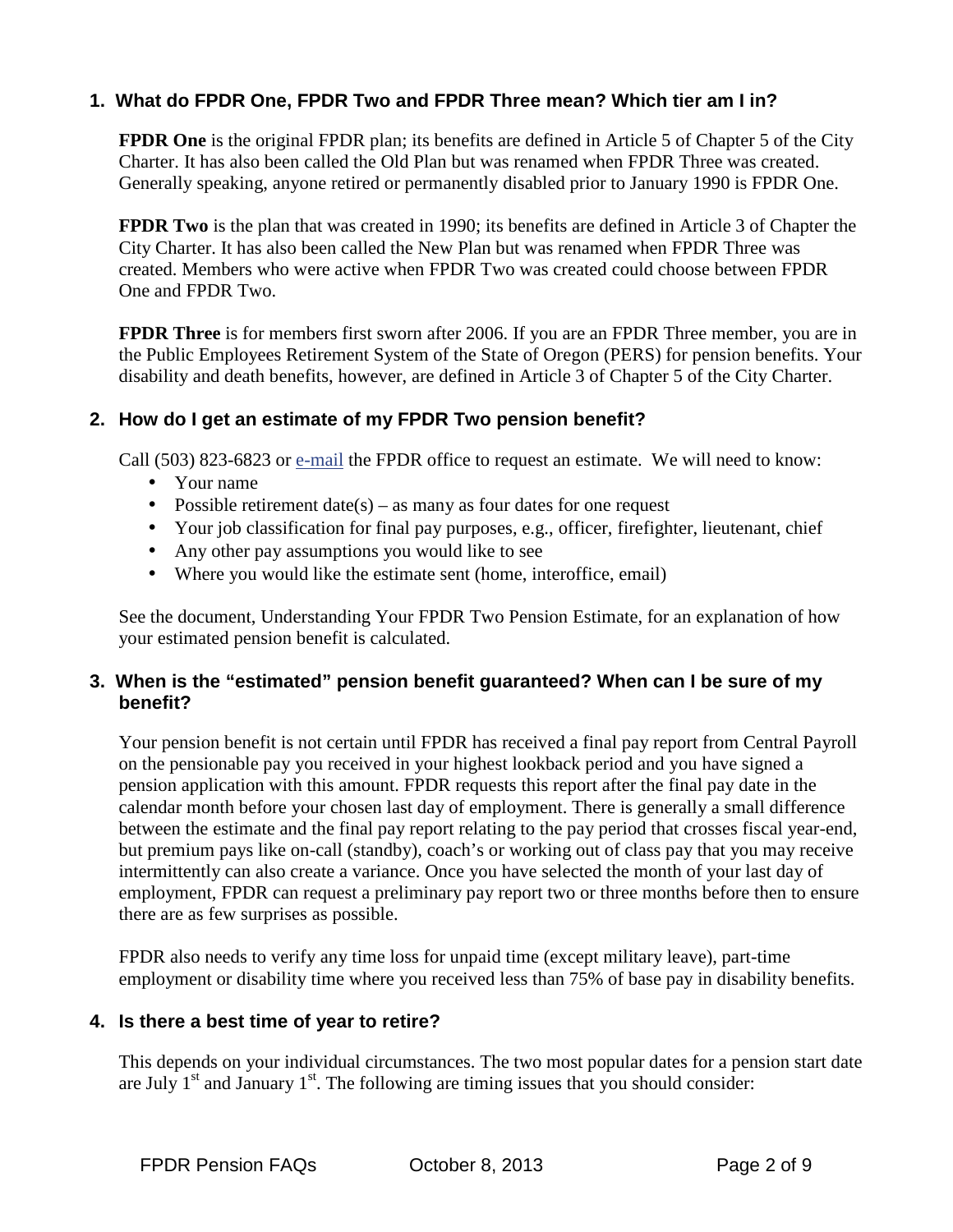**Cost of living adjustment effective July 1**: Members must be retired on or before July 1 (this means your last working day would be June 30 or earlier) to receive any cost-of-living adjustment on your pension granted for July 1. For most members, this means your ongoing pension benefit will generally be less if you wait to retire in July or August, compared with retiring on or before July 1.

**Vacation Payoff, Tax Considerations:** The first week in January is popular because, if you are carrying more than the maximum accrual for vacation, you can still get paid for the total as long as you retire before the end of the first pay period in January. Tax consequences and the best time to retire are different for each individual. It is worthwhile to estimate your taxes based on different dates or to get advice from a tax advisor a year or two before your anticipated retirement date.

**Health Insurance:** If you receive 80 hours of regular pay in the month in which you retire, you MAY be eligible to have your City-paid coverage go through the end of the following month. Check with the City Benefits office on this.

# **5. Can I buy back my military time?**

There are no provisions in the Charter for the buy back of prior military time as one sometimes finds in federal retirement systems and/or in PERS. Military time served after employment by the member is "good time" for retirement purposes as long as the member returns to active City service.

### **6. What is the additional state tax offset benefit?**

Prior to 1991 local government pensions were not taxed by the State of Oregon. Due to a court case ruling that states must treat federal retirees the same as other government retirees, the State of Oregon changed state law and began taxing all pensions. This change resulted in lawsuits from Oregon public retirees, who had worked with the expectation of a state-tax free pension. The court cases and legislative changes were resolved in 1997 with the 1995 House Bill 3349 (HB 3349).

Initially in 1991, the Oregon legislature passed Senate Bill 656 (SB 656). This bill required pensions to be increased by up to 4%, depending on years of service, to offset (partially) the state taxes now required. However, because this did not entirely offset the tax liability, a court ruling required the Legislature to develop a remedy. This resulted in passage of HB 3349. HB 3349 requires FPDR to increase pension benefits for anyone hired as a member prior to July 14, 1995. The formula for HB 3349 is the greater of a 9.89% increase for the portion of your years of service prior to October 1, 1991, or up to 4.0%, depending on years of creditable service.

For active members whose service began before July 14, 1995, the likely tax offset benefit will be based on years of service:

- Fewer than 10 years: 0%
- 10 years but fewer than 20 years: 1.0%
- 20 years but fewer than 25 years: 2.5%
- 25 years or more:  $4.0\%$

The Oregon Revised Statutes that define the additional tax offset benefit and require its addition to FPDR benefits are 237.635, 237.637, 238.362, 238.364 and 238.366.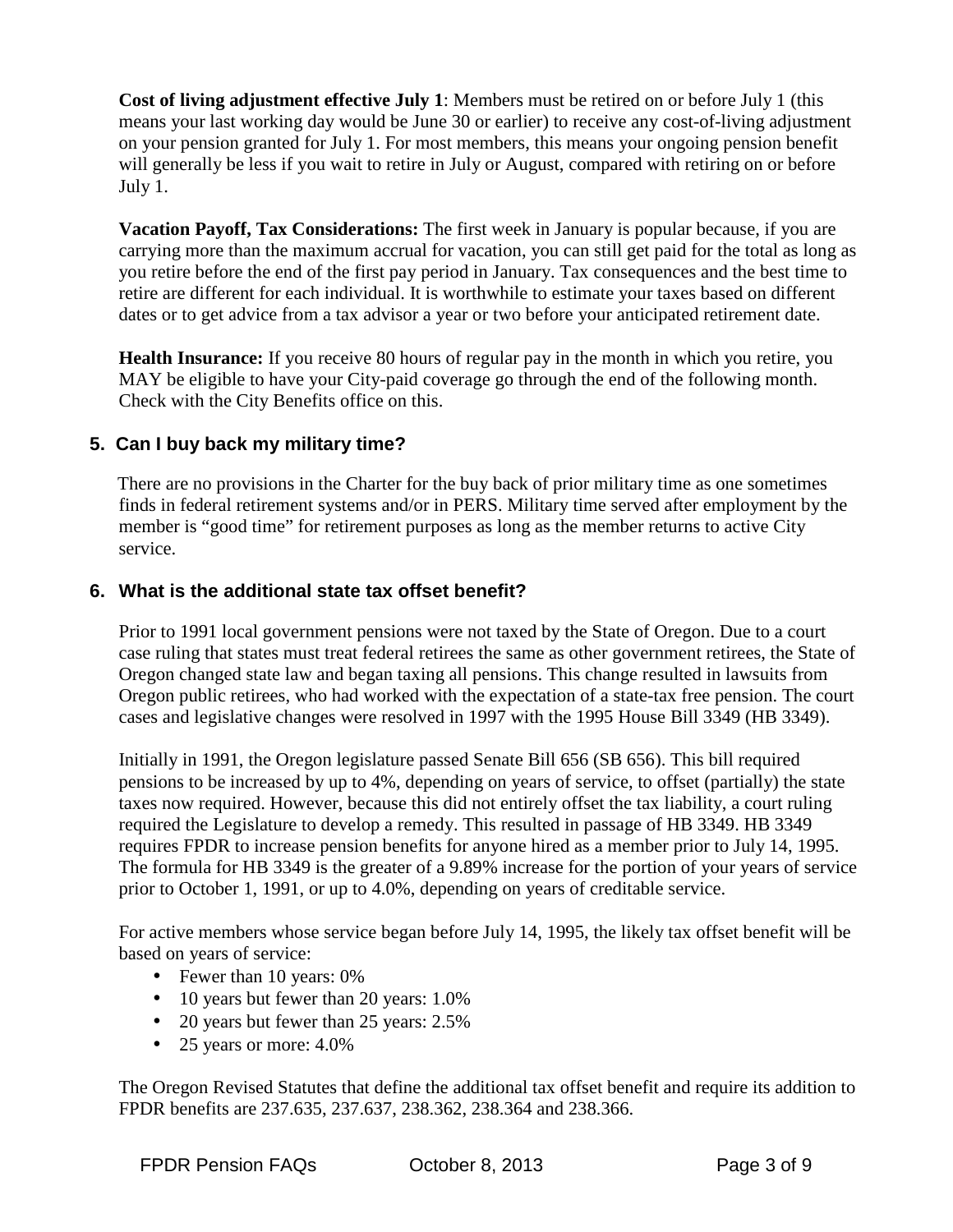# **Do I receive the additional tax offset benefit if I don't live in Oregon?**

The 2013 Oregon State Legislature passed Senate Bill 822 to further restrict eligibility for the tax offset benefit to retirees who are subject to Oregon personal income tax effective January 1, 2014. This changes affects retired participants as well as active members. You are responsible for informing FPDR of your eligibility, or a change in your eligibility, for the tax offset benefit, and FPDR will receive annual reports from the Oregon Department of Revenue regarding FPDR participants' Oregon tax filing status.

#### **Will I always receive the additional tax offset benefit?**

The additional tax offset benefit is not a guaranteed part of the FPDR benefit. The Oregon Legislature could change or eliminate the tax offset in the future.

#### **7. What will my survivors (i.e., spouse, same-sex domestic partner or minor child) receive when I die after retirement? When do I pick a survivor's percentage?**

This answer depends on whether you are an FPDR One member or an FPDR Two member (see question 1 on the different FPDR tiers). Survivor benefits for death before retirement are different than the benefits discussed here.

**FPDR One:** Your spouse (if married for at least one year) will receive a percentage of your pension upon your death based on your age difference, as shown in the survivor's table below. You do not "pick" the percentage; it is automatically applied. Neither do you have to designate your spouse as a beneficiary since he/she is automatically covered, but we do need to have a copy of your marriage certificate and your spouse's birth certificate. If you have no surviving spouse but do have a dependent minor child or children, the children will share a pension based on a surviving spouse of the same age for the rest of their minority or until their marriage. If you have a spouse who receives a pension and later dies, any dependent minor children will share the spouse's pension.

 Note: If you had a nonservice-connected disability and then retired, your surviving spouse is only eligible for a survivor benefit if you had 10 or more years of service.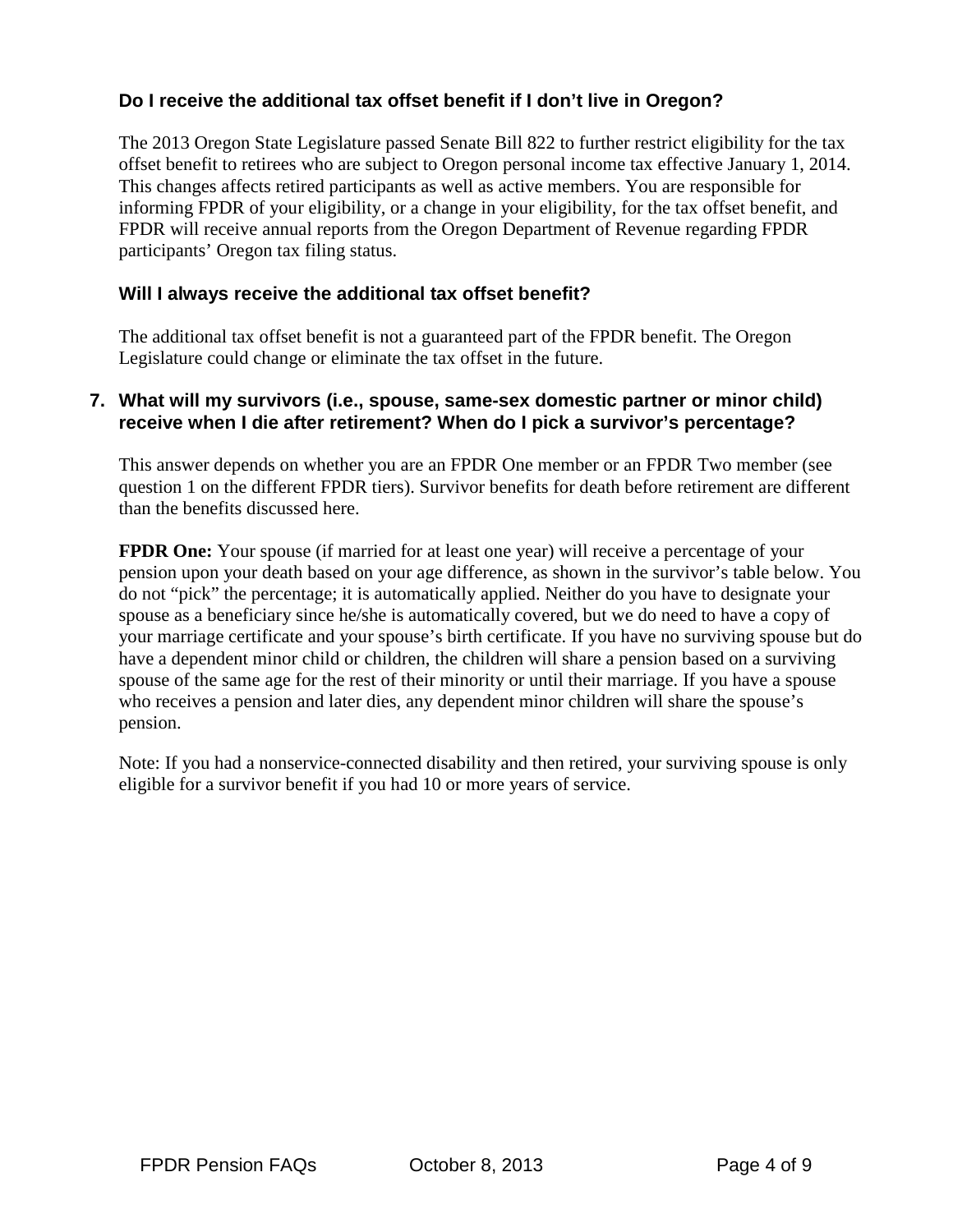# **FPDR ONE SURVIVOR ANNUITY TABLE**

| <b>Difference Between Member's</b><br>and Surviving Spouse's Age<br>(rounded to closest year) |                                    | <b>Surviving Spouse's Pension as</b><br><b>Percent of Member's Maximum</b><br><b>Earned Pension</b> |
|-----------------------------------------------------------------------------------------------|------------------------------------|-----------------------------------------------------------------------------------------------------|
| Member                                                                                        | Same age or Surviving Spouse Older | 56%                                                                                                 |
| н                                                                                             | 1 year older                       | 55%                                                                                                 |
| Π                                                                                             | 2 years older                      | 54%                                                                                                 |
| Η                                                                                             | 3 years older                      | 53%                                                                                                 |
| н                                                                                             | 4 years older                      | 52%                                                                                                 |
| н                                                                                             | 5 years older                      | 51%                                                                                                 |
| н                                                                                             | 6 years older                      | 50%                                                                                                 |
| ш                                                                                             | 7 years older                      | 49%                                                                                                 |
| н                                                                                             | 8 years older                      | 48%                                                                                                 |
| н                                                                                             | 9 years older                      | 47%                                                                                                 |
| н                                                                                             | 10 years older                     | 46%                                                                                                 |
| Η                                                                                             | 11 years older                     | 45%                                                                                                 |
| н                                                                                             | 12 years older                     | 44%                                                                                                 |
| п                                                                                             | 13 years older                     | 43%                                                                                                 |
| H                                                                                             | 14 years older                     | 42%                                                                                                 |
| Η                                                                                             | 15 years older                     | 41%                                                                                                 |
| ш                                                                                             | 16 years older                     | 40%                                                                                                 |
| Η                                                                                             | 17 years older                     | 39%                                                                                                 |
| H                                                                                             | 18 years older                     | 38%                                                                                                 |
| ш                                                                                             | 19 years older                     | 37%                                                                                                 |
| Π                                                                                             | 20 years older                     | 36%                                                                                                 |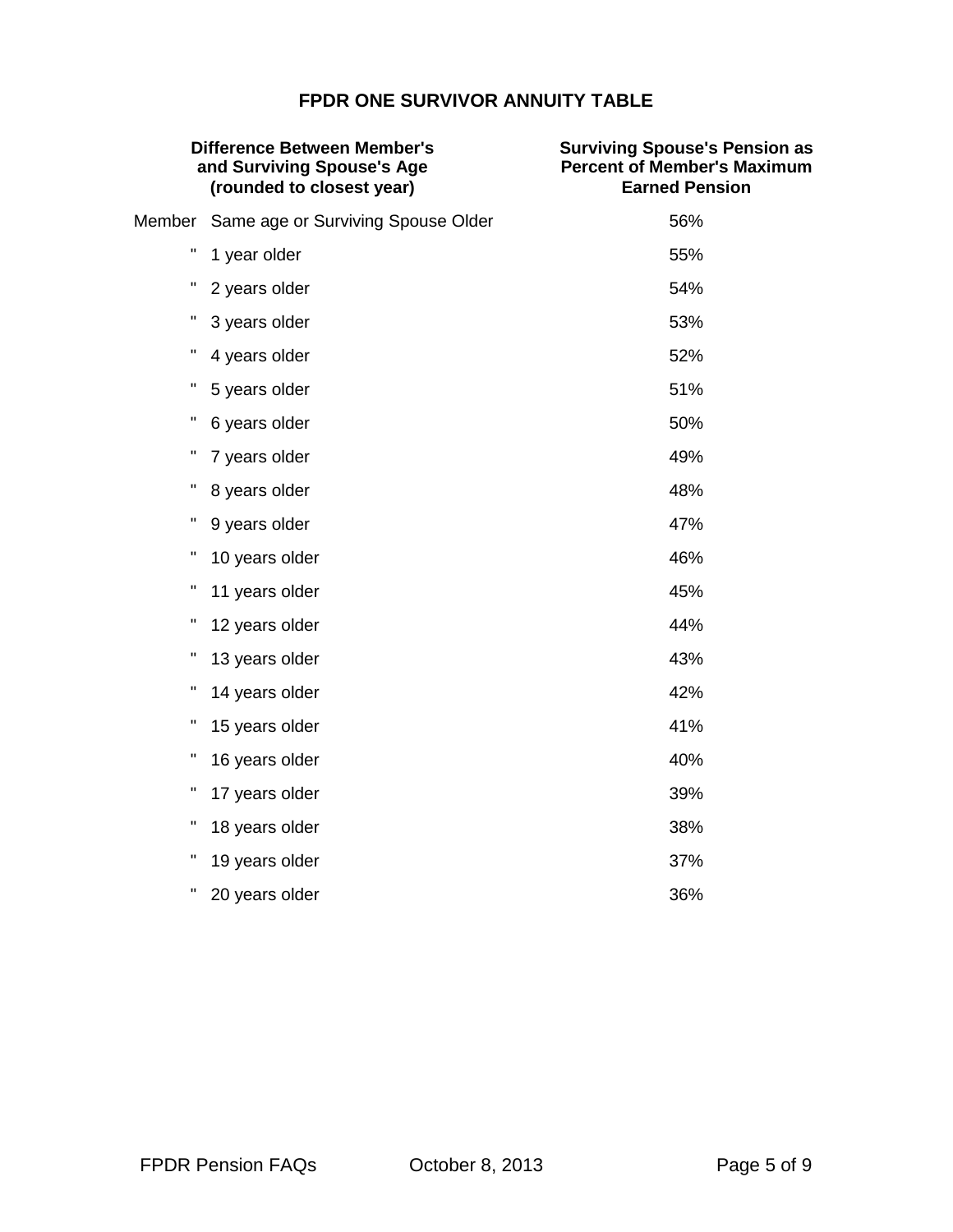**FPDR Two:** Your spouse (if married for at least one year) will receive a percentage of your pension upon your death based upon the accrual rate you elected at the time of retirement. The four possible rates are shown below. If you are unsure which rate you elected, please call the FPDR office. The accrual rate you elect CANNOT be changed on or after your pension start date. You do not have to designate your spouse as a beneficiary; he/she is automatically covered, but we do need to have a copy of your marriage certificate and your spouse's birth certificate.

If you have both a spouse and a dependent minor child or children by a former marriage, your spouse receives half the benefit, and those children share the other half while they remain minors and unmarried. When the last child no longer qualifies as a dependent minor child, your spouse receives the entire benefit.

If you have no spouse but have dependent minor children, your children share the benefit while they remain minors and unmarried.

| <b>Accrual Rate Elected</b> | <b>Benefit Continuation to Surviving Spouse</b> |
|-----------------------------|-------------------------------------------------|
| 2.2%                        | 100% of your benefit                            |
| 2.4%                        | 75% of your benefit                             |
| 2.6%                        | 50% of your benefit                             |
| 2.8%                        | 25% of your benefit                             |

# **FPDR TWO SURVIVING SPOUSE BENEFIT**

# **8. When will my new spouse be eligible for survivor's benefits?**

Under both FPDR One and FPDR Two, your spouse must be married to you for at least one year preceding your death.

# **9. When and how will I receive my pension benefit payment?**

The first payment will be made the second Tuesday of the month following your pension start date. This will be a live, partial-month check, prorated for the number of days you were retired in the first month and mailed the day before the check date. If you would prefer to pick up the first payment, please contact the FPDR office a week before the payment date.

Thereafter, your full monthly pension benefit will be made by direct deposit on the first of each month. If the first falls on a weekend or holiday, the deposit will be made on the first **banking** day. FPDR will need your direct deposit instructions two weeks before the first deposit.

# **10. Is my pension taxed? What other deductions are taken out (e.g., insurance)?**

At the time you retire you must complete a tax withholding form W-4P. On this form you will decide whether or not to have taxes (federal and/or Oregon state) withheld from your pension. Your pension benefit will be reported to you at the end of the tax year on a form 1099-R. This information is transmitted to the Internal Revenue Service (IRS) and the Oregon State Department of Revenue.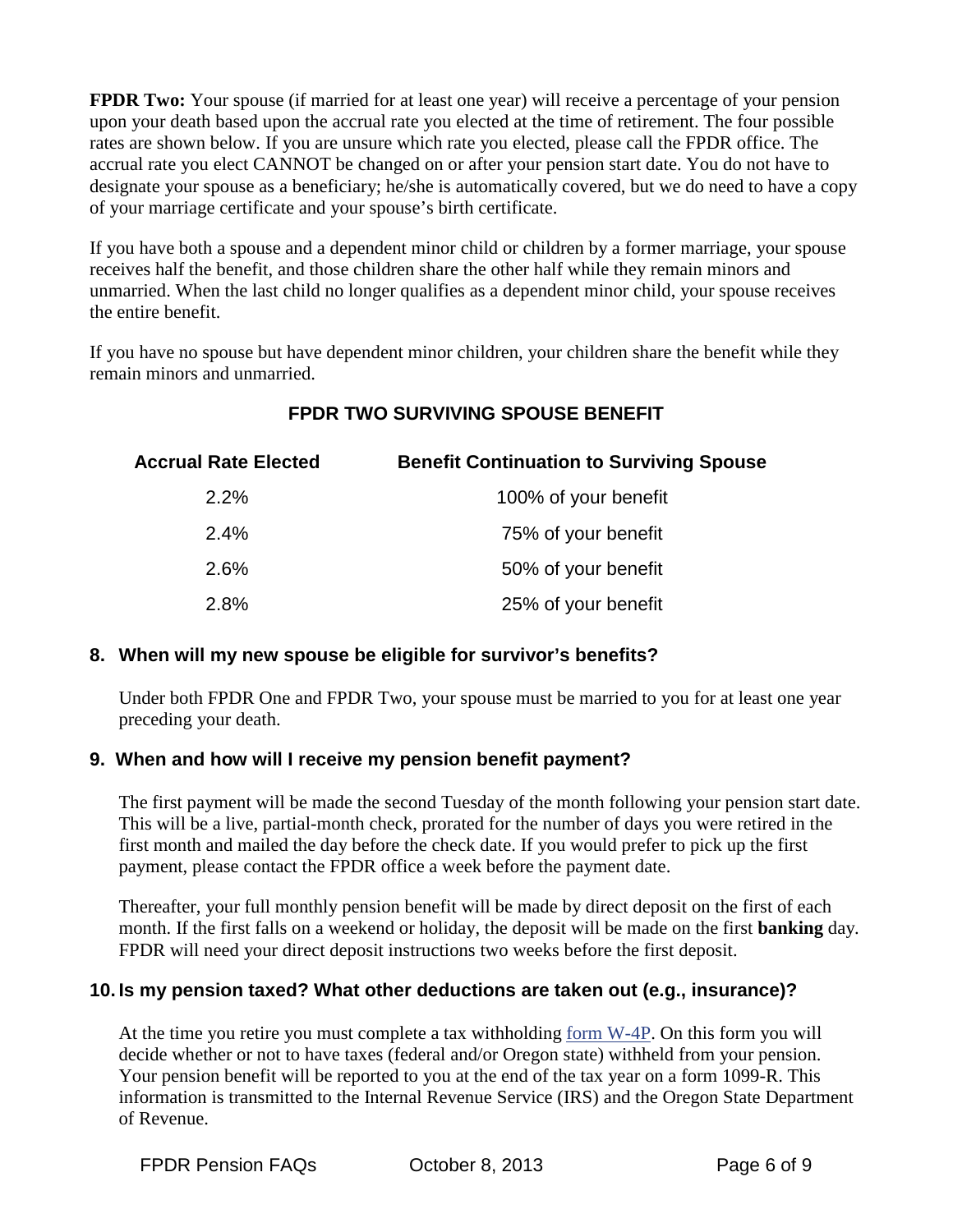Generally speaking, your entire pension benefit will be reported as taxable income. If you made post-tax contributions to the pension fund prior to July 1, 1990, these contributions will reduce the taxable amount of your pension benefit. For members retired after 1986, the IRS provides a formula which spreads your contributions over your life expectancy. This formula is applied by our office and generally results in a "taxable amount" that is slightly lower than the gross pension amount.

Your pension is considered to be taxable by the state in which you reside. Consult individual state tax law or a tax advisor to determine your "residency." Prior to 1996, a federal tax law known as the "source tax" allowed pensions to be taxed by the state from which the pensions were being paid. Therefore, from 1991 until 1996, the State of Oregon would have considered your pension to be taxable regardless of your residency because the source of the pension was in Oregon. Please note that, prior to 1991, the State of Oregon did not tax local government pensions (see question 6 regarding additional tax offset benefits for more info).

 The only other deductions taken from your pension are health and long-term care insurance benefits payable to the City of Portland or select non-City providers if you have signed up for this deduction (contact FPDR at 503-823-6823 for further information on non-City providers), any child support payments you may make, any tax levy against you and any one-time administrative fee for a domestic relations order. Under the Pension Protection Act you may exclude from your taxable income up to \$3,000 a year of health or long-term care insurance paid for you from your pension benefit by FPDR. The list of insurers FPDR currently supports is on the FPDR website.

### **11. What adjustments will there be to my pension (i.e., cost of living), and when will they happen?**

Future benefit adjustment will depend on whether you are an FPDR One member or an FPDR Two member (see question 1 on the different FPDR tiers).

**FPDR One:** Pension benefits of FPDR One members are changed in step with changes to the pay of a first class firefighter or first class police officer. These pay rates are negotiated by the Portland Fire Fighters Association and the Portland Police Association. Pay raises are not guaranteed and are not predictable. Adjustments are computed annually at the beginning of the fiscal year, July 1.

**FPDR Two:** Pension benefits of FPDR Two members are adjusted as determined by the Board of Trustees, except that the percentage rate of change may not exceed the rate applied to retirement benefits payable to police and fire employees by PERS. The 2013 Special Legislative Session passed Senate Bill 861, which created a tiered adjustment rate for PERS pension benefits with a maximum rate of 1.25%. The maximum rate will be the limit for FPDR Two benefit adjustments effective July 1, 2014 and beyond.

 Please note that when a benefit change is "effective" July 1, this means you will see the change on the August 1 payment, which covers benefits earned the prior month. Adjustments are computed annually at the beginning of the fiscal year, July 1.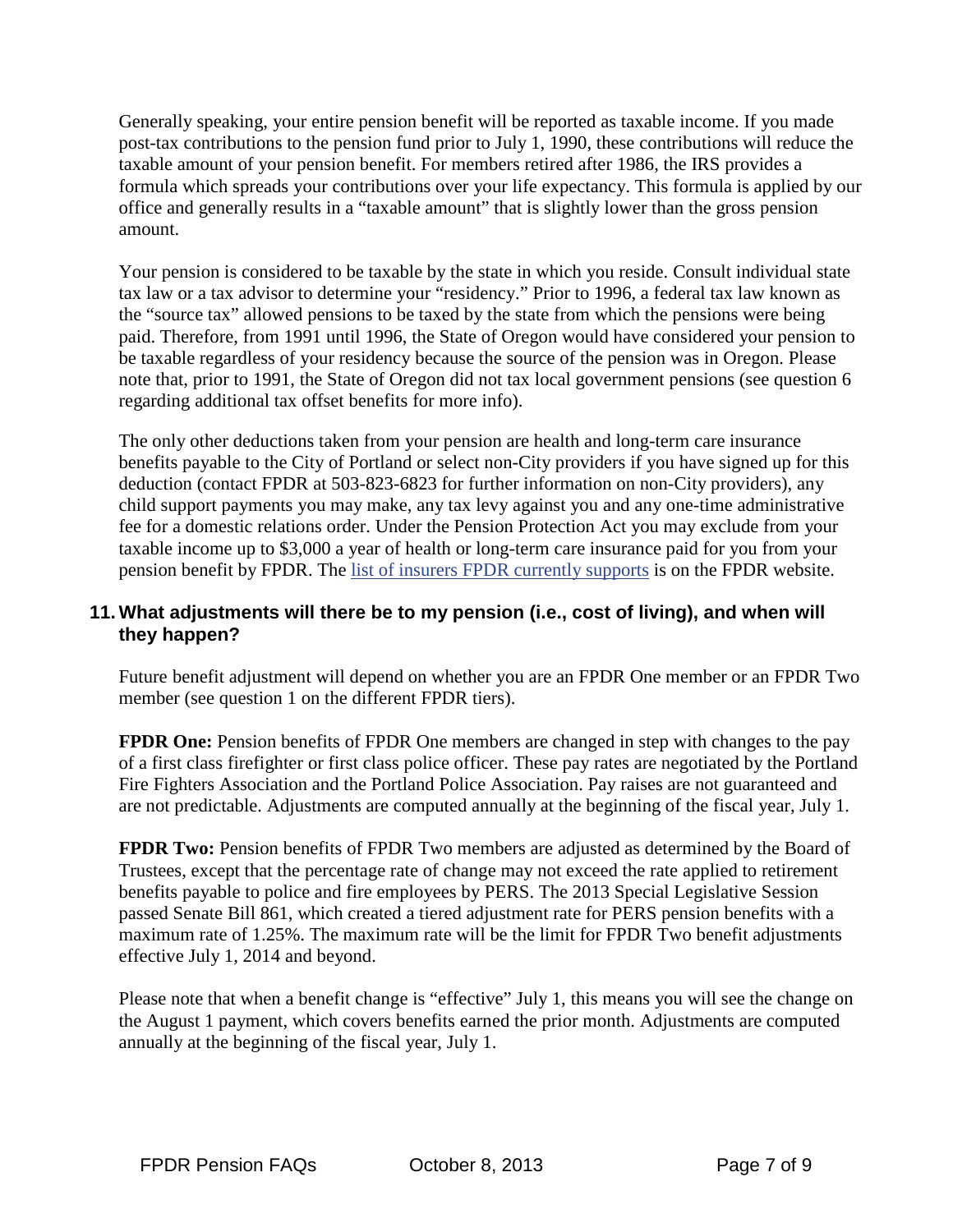#### **12. What is the cash value of my pension? I need to know for a loan application, divorce purposes, etc.**

The estimated value of your future benefits is subject to many variables, and FPDR does not estimate the value for members. Members contributed 7% of their base pay prior to July 1, 1990. If you were hired prior to this date, we can tell you the amount you contributed. The amount of your contributions would be the minimum amount paid to you or your beneficiaries in benefits.

The FPDR One and FPDR Two pensions are defined benefits. Your pension benefit is defined and promised based upon a formula. At retirement FPDR will calculate your pension based on this formula, and you will receive a monthly payment for life, with a percentage payable to your surviving spouse for his/her life depending on your relative ages (FPDR One) or on the accrual rate you elect at retirement (FPDR Two).

#### **13. What impact will divorce have on my pension?**

A portion of your pension benefit may be assigned to your ex-spouse if mandated by a court through a divorce decree or a domestic relations order (DRO). If FPDR has not accepted a DRO regarding your pension benefit, then there is no impact on your pension from FPDR's perspective.

FPDR has sample DROs for attorneys to use to properly split your pension benefit. Copies of the sample DROs may be obtained from the FPDR office, and the FPDR Administrative Rule 5.4 contains useful information regarding DROs.

There is a one-time administrative fee of \$300 charged proportionately (based on the portion received by the member and the ex-spouse) to the member and the alternate payee when a domestic relations order is administered by FPDR. The fee is subtracted from a pension payment.

State statute provides that the total amount that will be paid out by FPDR must be no more than the amount payable to the member alone. Since the only form of retirement benefit payable from FPDR is a monthly benefit for life, a DRO splitting a member's benefit will result in two payment streams: one for the member and one for the member's former spouse.

If the DRO is a separate interest DRO, the former spouse's (alternate payee's) benefit will be determined based on actuarial assumptions in effect when the DRO is accepted by FPDR. If the member dies before reaching his or her earliest retirement date, the alternate payee does not receive anything. If the alternate payee dies before receiving benefits, the member's pension is paid as if there were no DRO. Once the alternate payee begins receiving benefits, the member's pension benefit is reduced according to the DRO even after the alternate payee's death.

The other form of DRO is a shared interest DRO. In this type of DRO that is generally only used once the member is retired, the member and alternate payee divide the member's benefit payment. If the alternate payee dies before the member, the member receives the full benefit. If the member dies before the alternate payee, the alternate payee's payments stop unless the member had a surviving spouse and the DRO assigned any surviving spouse benefit to the alternate payee.